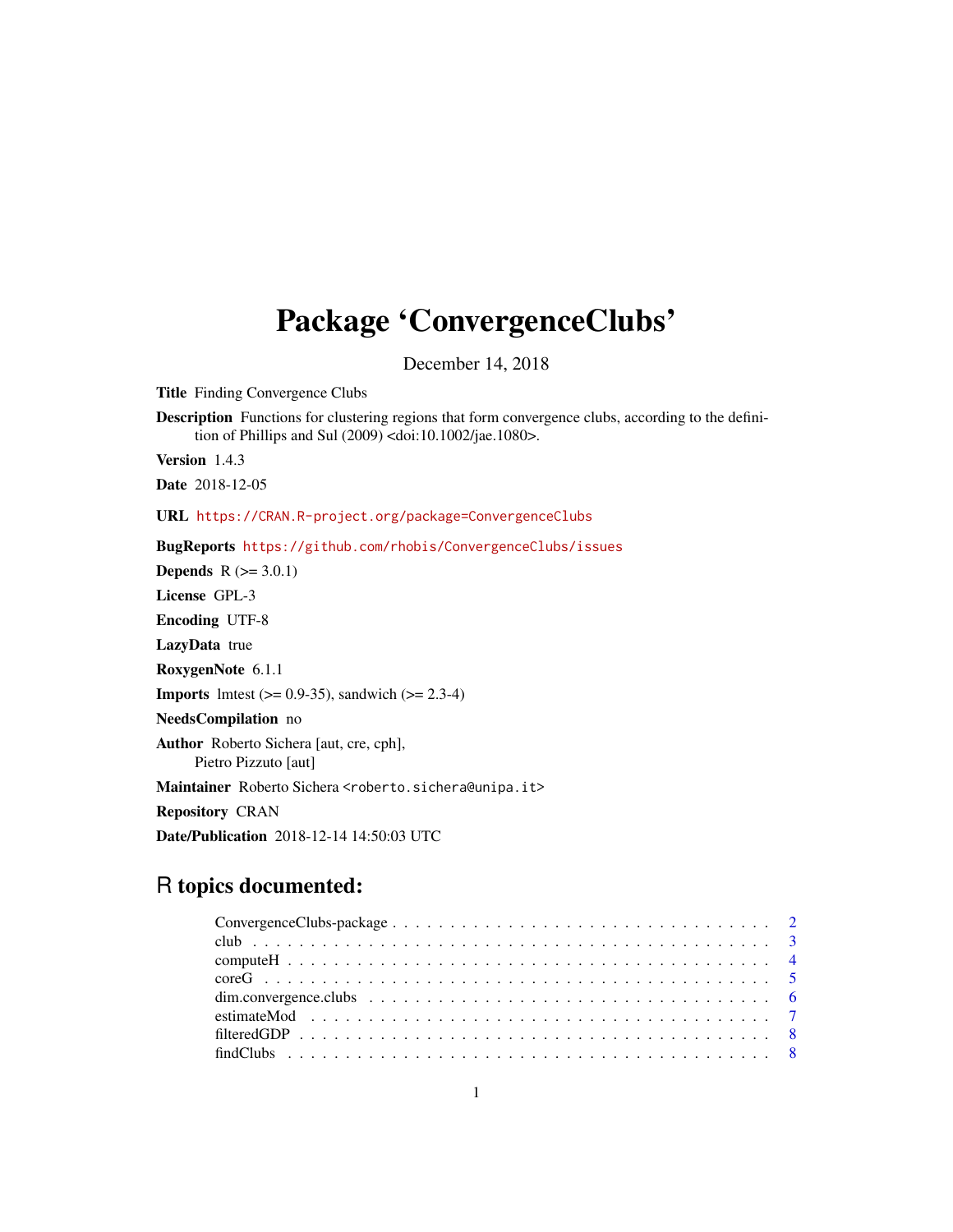<span id="page-1-0"></span>

| Index |  |
|-------|--|
|       |  |
|       |  |
|       |  |
|       |  |
|       |  |
|       |  |

ConvergenceClubs-package

*ConvergenceClubs: Finding Convergence Clubs*

#### Description

Functions for clustering regions that form convergence clubs, according to the definition of Phillips and Sul (2009) <doi:10.1002/jae.1080>.

#### Main functions

The package's main functions are findClubs and mergeClubs. The former finds clubs of convergence, given a dataset with units in rows and years in columns, returning an object of class convergence.clubs. The latter takes as argument an object of class convergence.clubs and applies the clustering procedure to the convergence clubs contained in the argument, according to either Phillips and Sul (2009) or von Lyncker and Thoennessen (2016) procedure.

# Author(s)

Maintainer: Roberto Sichera <roberto.sichera@unipa.it> [copyright holder]

# Authors:

• Pietro Pizzuto <pietro.pizzuto02@unipa.it>

#### References

Phillips, P. C.; Sul, D., 2007. Transition modeling and econometric convergence tests. Econometrica 75 (6), 1771-1855.

Phillips, P. C.; Sul, D., 2009. Economic transition and growth. Journal of Applied Econometrics 24 (7), 1153-1185.

von Lyncker, K.; Thoennessen, R., 2017. Regional club convergence in the EU: evidence from a panel data analysis. Empirical Economics 52 (2), 525-553

#### See Also

Useful links:

- <https://CRAN.R-project.org/package=ConvergenceClubs>
- Report bugs at <https://github.com/rhobis/ConvergenceClubs/issues>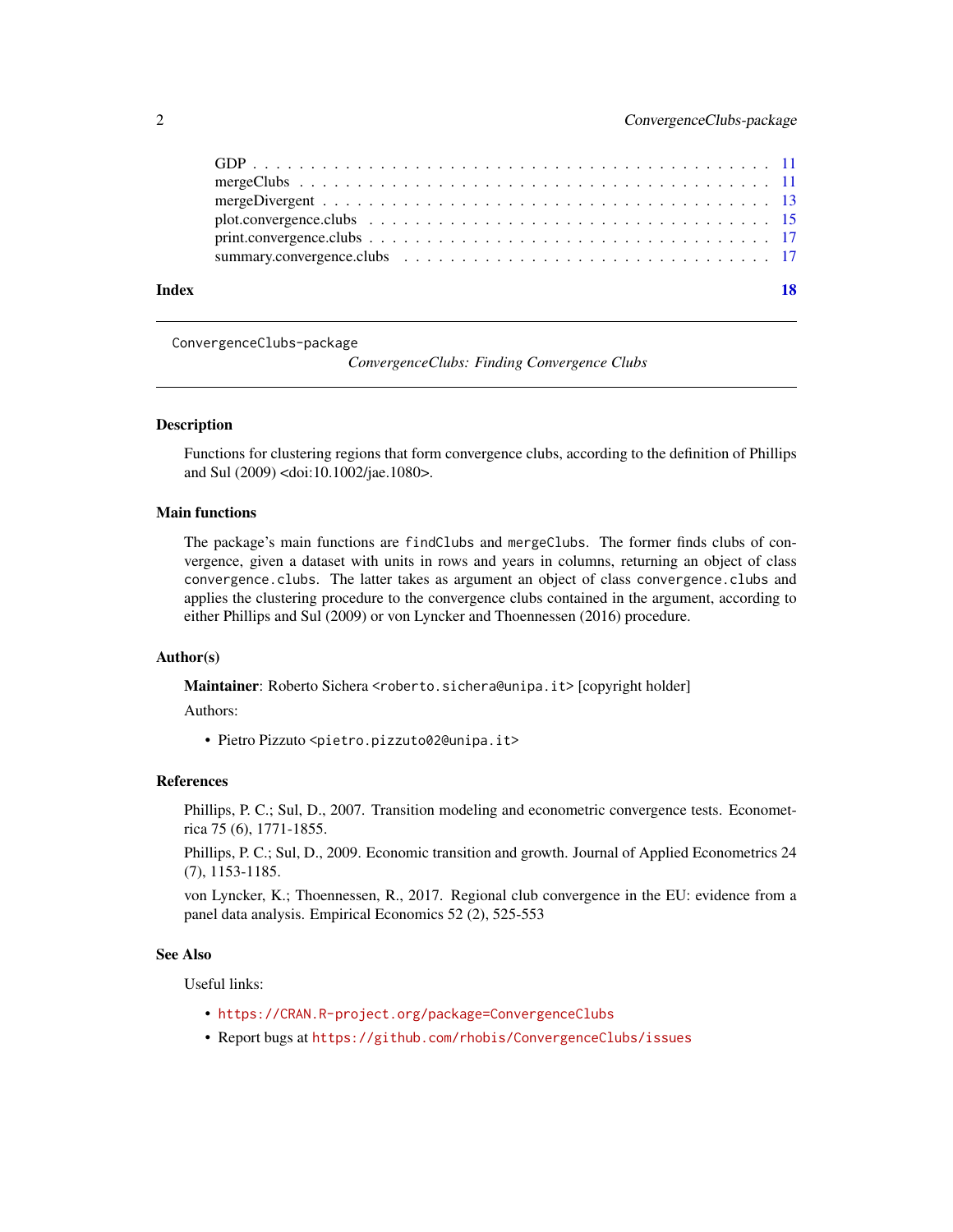<span id="page-2-0"></span>Add units to core group according to step 3 of the clustering algorithm by Phillips and Sul (2007, 2009), in order to find the enlarged club.

# Usage

```
club(X, dataCols, core, time_trim, HACmethod = c("FQSB", "AQSB"),
  \text{cstar} = \emptyset)
```
# Arguments

| X         | matrix or data frame containing data (preferably filtered data in order to remove<br>business cycles)                                                                                                                                                                                                                                                                                |
|-----------|--------------------------------------------------------------------------------------------------------------------------------------------------------------------------------------------------------------------------------------------------------------------------------------------------------------------------------------------------------------------------------------|
| dataCols  | integer vector with the column indices of the data                                                                                                                                                                                                                                                                                                                                   |
| core      | an integer vector containing the id's of units in core group                                                                                                                                                                                                                                                                                                                         |
| time_trim | a numeric value between 0 and 1, representing the portion of time periods to trim<br>when running log t regression model. Phillips and Sul (2007, 2009) suggest to<br>discard the first third of the period.                                                                                                                                                                         |
| HACmethod | string indicating whether a Fixed Quadratic Spheric Bandwidth (HACmethod="FQSB")<br>or an Adaptive Quadratic Spheric Bandwidth (HACmethod="AQSB") should be<br>used for the truncation of the Quadratic Spectral kernel in estimating the <i>logt</i> re-<br>gression model with heteroskedasticity and autocorrelation consistent standard<br>errors. The default method is "FQSB". |
| cstar     | numeric scalar, indicating the threshold value of the sieve criterion $c^*$ to include<br>units in the detected core (primary) group (step 3 of Phillips and Sul (2007,<br>2009) clustering algorithm). The default value is 0.                                                                                                                                                      |

#### Value

A list of three objects: id, a vector containing the row indices of club units in the original dataframe (input of function findClubs); rows, a vector of row indices of club units in the current dataset (input of function club); model, a list containing information about the model used to run the t-test on the units in the club.

#### References

Phillips, P. C.; Sul, D., 2007. Transition modeling and econometric convergence tests. Econometrica 75 (6), 1771-1855.

Phillips, P. C.; Sul, D., 2009. Economic transition and growth. Journal of Applied Econometrics 24 (7), 1153-1185.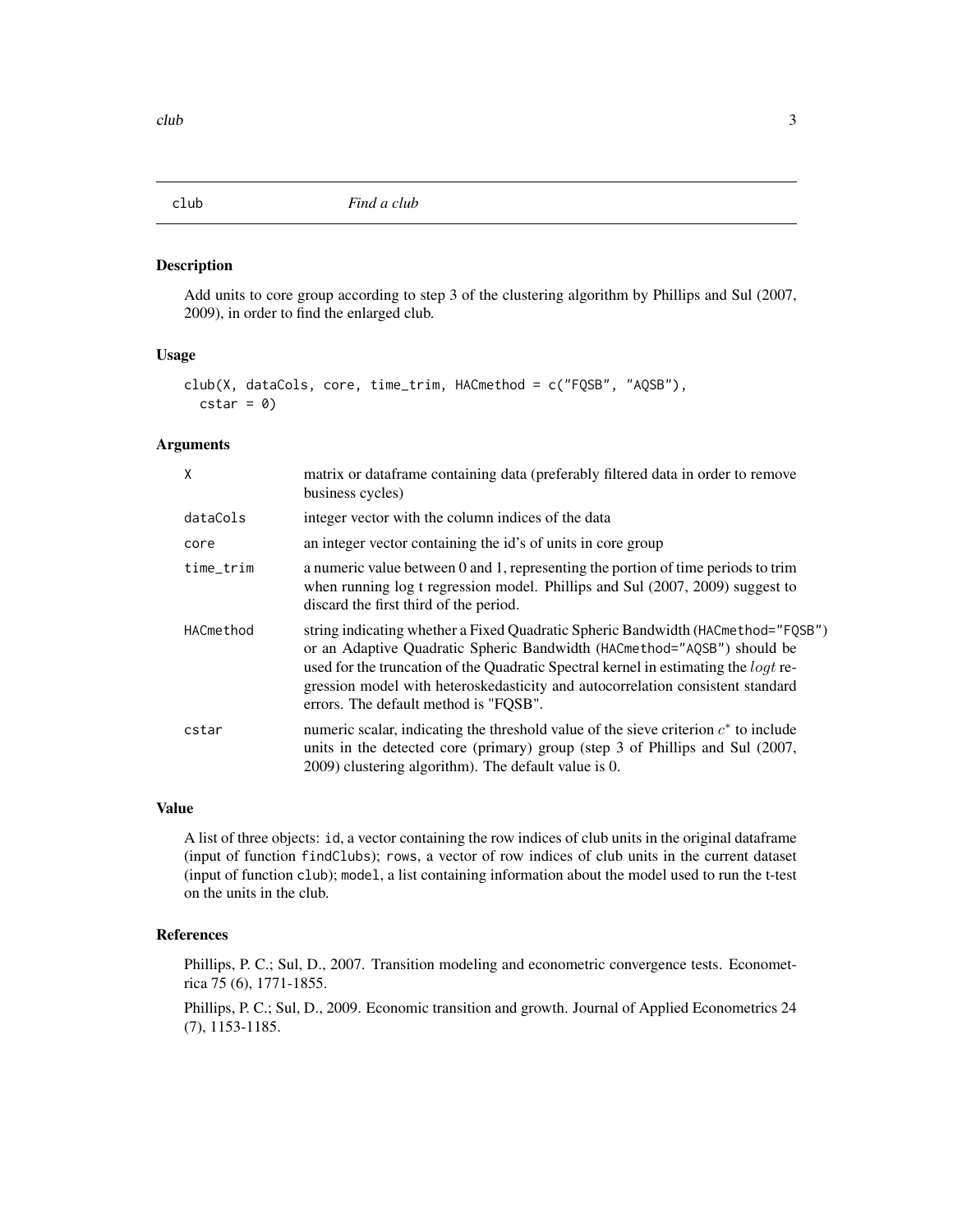<span id="page-3-0"></span>

Computes H values (cross-sectional variance) according to the clustering algorithm by Phillips and Sul (2007, 2009)

#### Usage

 $computeH(X, quantity = "H", id)$ 

### Arguments

| X        | matrix or dataframe containing data (preferably filtered, in order to remove busi-<br>ness cycles)                                                                                                                                                                   |
|----------|----------------------------------------------------------------------------------------------------------------------------------------------------------------------------------------------------------------------------------------------------------------------|
| quantity | string indicating the quantity that should be returned. The options are "H", the<br>default, only the vector of cross-sectional variance is returned; "h", only the<br>matrix of transition path h is return; "both", a list containing both h and H is<br>returned. |
| id       | optional; row index of regions for which H values are to be computed; if missing,<br>all regions are used                                                                                                                                                            |

# Details

The cross sectional variation  $H_{it}$  is computed as the quadratic distance measure for the panel from the common limit and under the hypothesis of the model should converge to zero as  $t$  tends towards infinity:

$$
H_t = N^{-1} \sum_{i=1}^{N} (h_{it} - 1)^2 \to 0, \quad t \to \infty
$$

where

$$
h_{it} = \frac{\log y_{it}}{(N^{-1} \sum_{i=1}^{N} \log y_{it})}
$$

## Value

A numeric vector, a matrix or a list, depending on the value of quantity

# References

Phillips, P. C.; Sul, D., 2007. Transition modeling and econometric convergence tests. Econometrica 75 (6), 1771-1855.

Phillips, P. C.; Sul, D., 2009. Economic transition and growth. Journal of Applied Econometrics 24 (7), 1153-1185.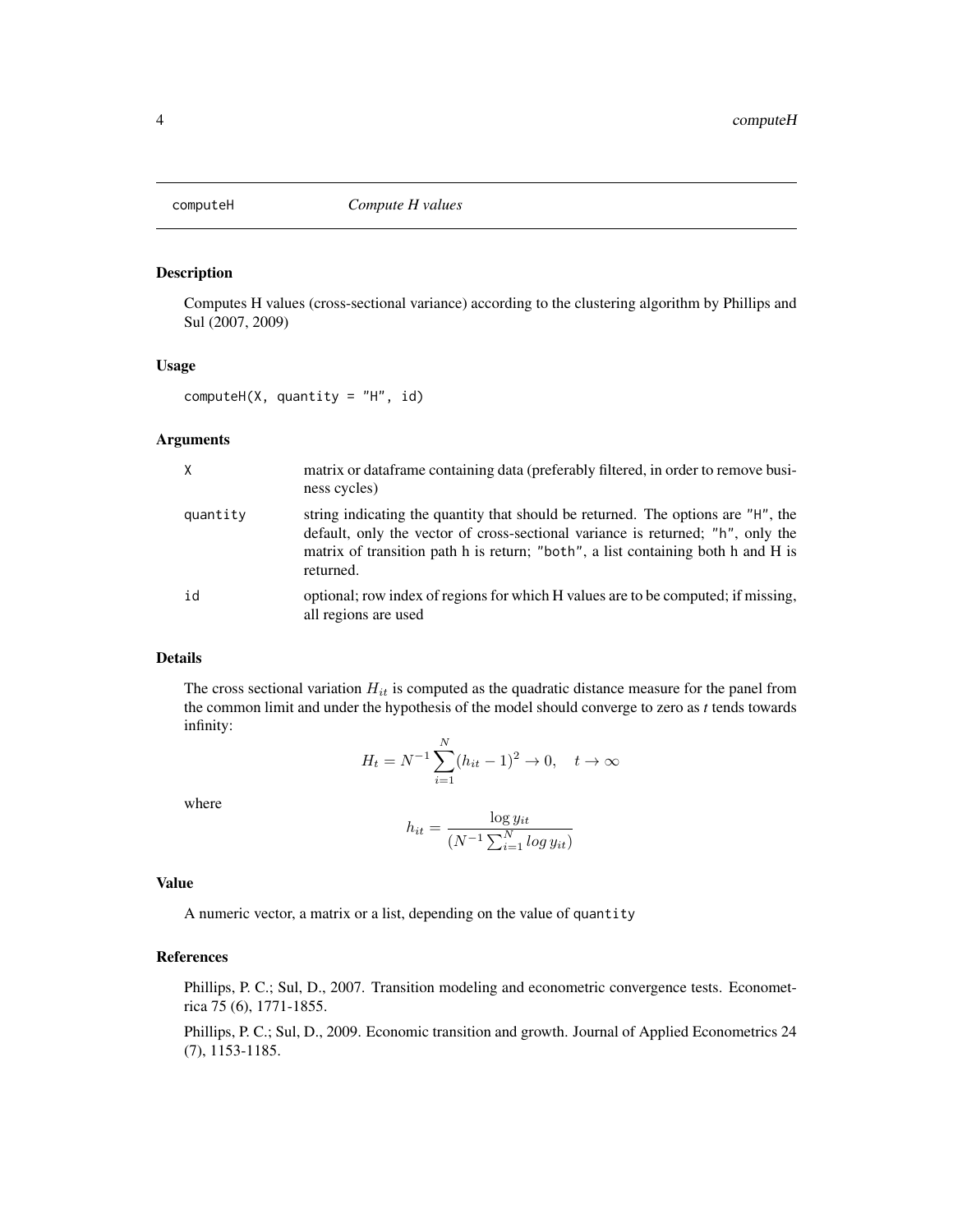#### <span id="page-4-0"></span> $\sim$   $5$

# Examples

```
data("filteredGDP")
```

```
h <- computeH(filteredGDP[,-1], quantity="h")
H <- computeH(filteredGDP[,-1], quantity="H")
b <- computeH(filteredGDP[,-1], quantity="both")
```
# coreG *Find core (primary) group*

# Description

Find the Core (primary) group according to step 2 of the clustering algorithm by Phillips and Sul (2007, 2009)

# Usage

```
coreG(X, dataCols, time_trim, threshold = -1.65, HACmethod = c("FQSB","AQSB"), type = c("max", "all"))
```
### Arguments

| X         | matrix or dataframe containing data (preferably filtered data in order to remove<br>business cycles)                                                                                                                                                                                                                                                                           |
|-----------|--------------------------------------------------------------------------------------------------------------------------------------------------------------------------------------------------------------------------------------------------------------------------------------------------------------------------------------------------------------------------------|
| dataCols  | integer vector with the column indices of the data                                                                                                                                                                                                                                                                                                                             |
| time_trim | a numeric value between 0 and 1, representing the portion of time periods to trim<br>when running log t regression model. Phillips and Sul (2007, 2009) suggest to<br>discard the first third of the period.                                                                                                                                                                   |
| threshold | numeric value indicating the threshold to be used to perform the one-tail t test;<br>default is $-1.65$ .                                                                                                                                                                                                                                                                      |
| HACmethod | string indicating whether a Fixed Quadratic Spheric Bandwidth (HACmethod="FQSB")<br>or an Adaptive Quadratic Spheric Bandwidth (HACmethod="AQSB") should be<br>used for the truncation of the Quadratic Spectral kernel in estimating the log<br>t regression model with heteroskedasticity and autocorrelation consistent stan-<br>dard errors. The default method is "FQSB". |
| type      | one of "max" or "all"; "max" includes only the region with maximum t-value.<br>The default option is "max"; "all" includes all units that pass the test t in the core<br>formation (step 2).                                                                                                                                                                                   |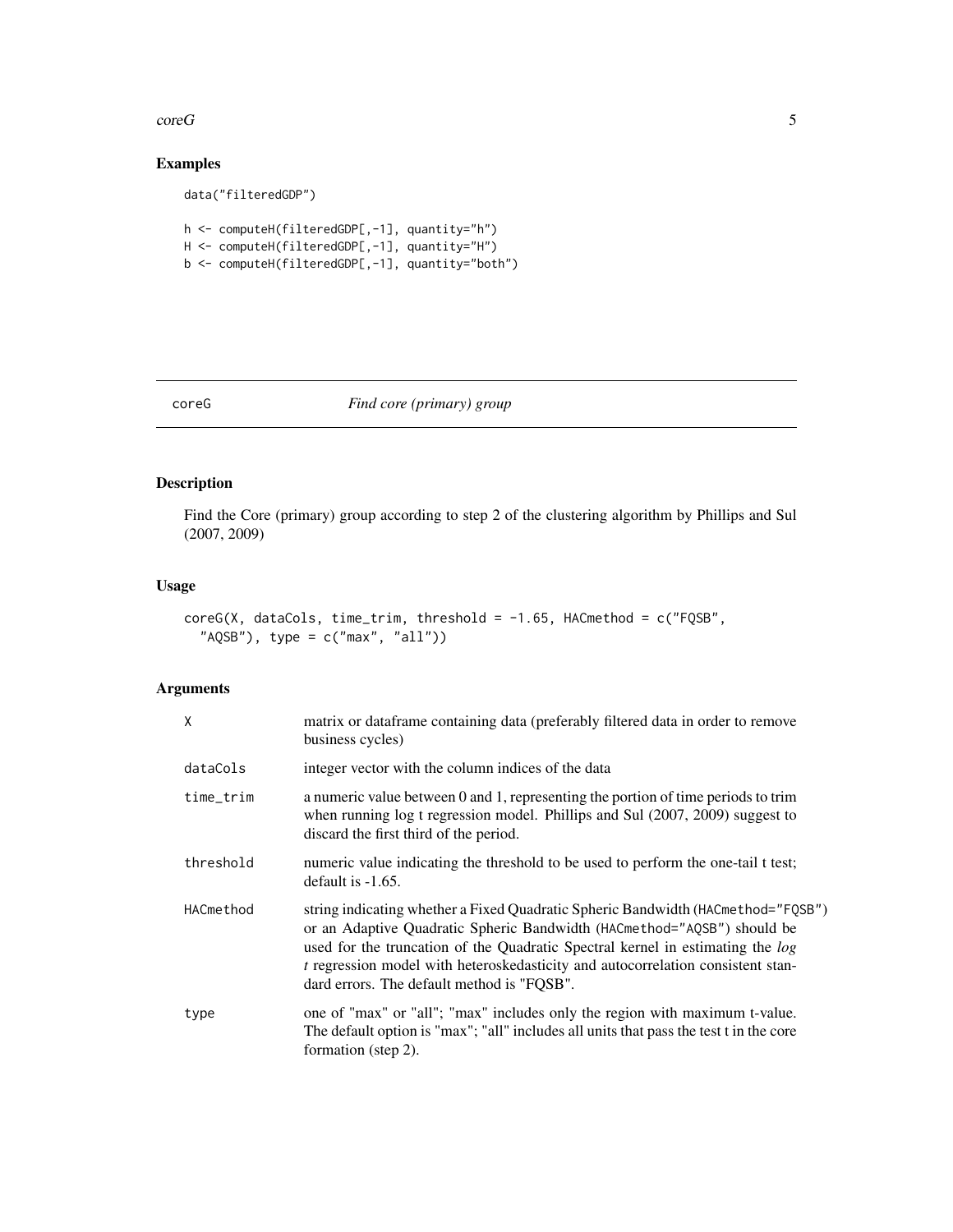#### <span id="page-5-0"></span>Details

According to the second step of the Phillips and Sul clustering algorithm (2007, 2009), the *log t* regression should be run for the first k units  $2 < k < N$  maximizing k under the condition that  $t - value > -1.65$ . In other words, the core group size  $k^*$  is chosen as follows:

$$
k^* = argmax_k \{t_k\}
$$

subject to

 $\min t_k > -1.65$ 

Such behavior is obtained with type="max"; if type="all", all units that satisfy  $t_k > -1.65$  are added to core group.

If the condition  $t_k > -1.65$  does not hold for  $k = 2$  (the first two units), the algorithm drops the first unit and repeats the same procedure for the next pair of units. If  $t_k > -1.65$  does not hold for any couple of units, the whole panel diverges.

# Value

A numeric vector containing the row indices of the units included in the core group; if a core group cannot be found, returns FALSE.

# References

Phillips, P. C.; Sul, D., 2007. Transition modeling and econometric convergence tests. Econometrica 75 (6), 1771-1855.

Phillips, P. C.; Sul, D., 2009. Economic transition and growth. Journal of Applied Econometrics 24 (7), 1153-1185.

dim.convergence.clubs dim *method for S3 object* convergence.clubs

### Description

dim method for S3 object convergence.clubs

#### Usage

```
## S3 method for class 'convergence.clubs'
dim(x, \ldots)
```
### **Arguments**

|          | an object of class convergence. clubs.          |
|----------|-------------------------------------------------|
| $\cdots$ | other parameters to pass to function summary(). |

# Value

an integer vector with two values: the first one indicates the number of clubs, the second one the number of divergent units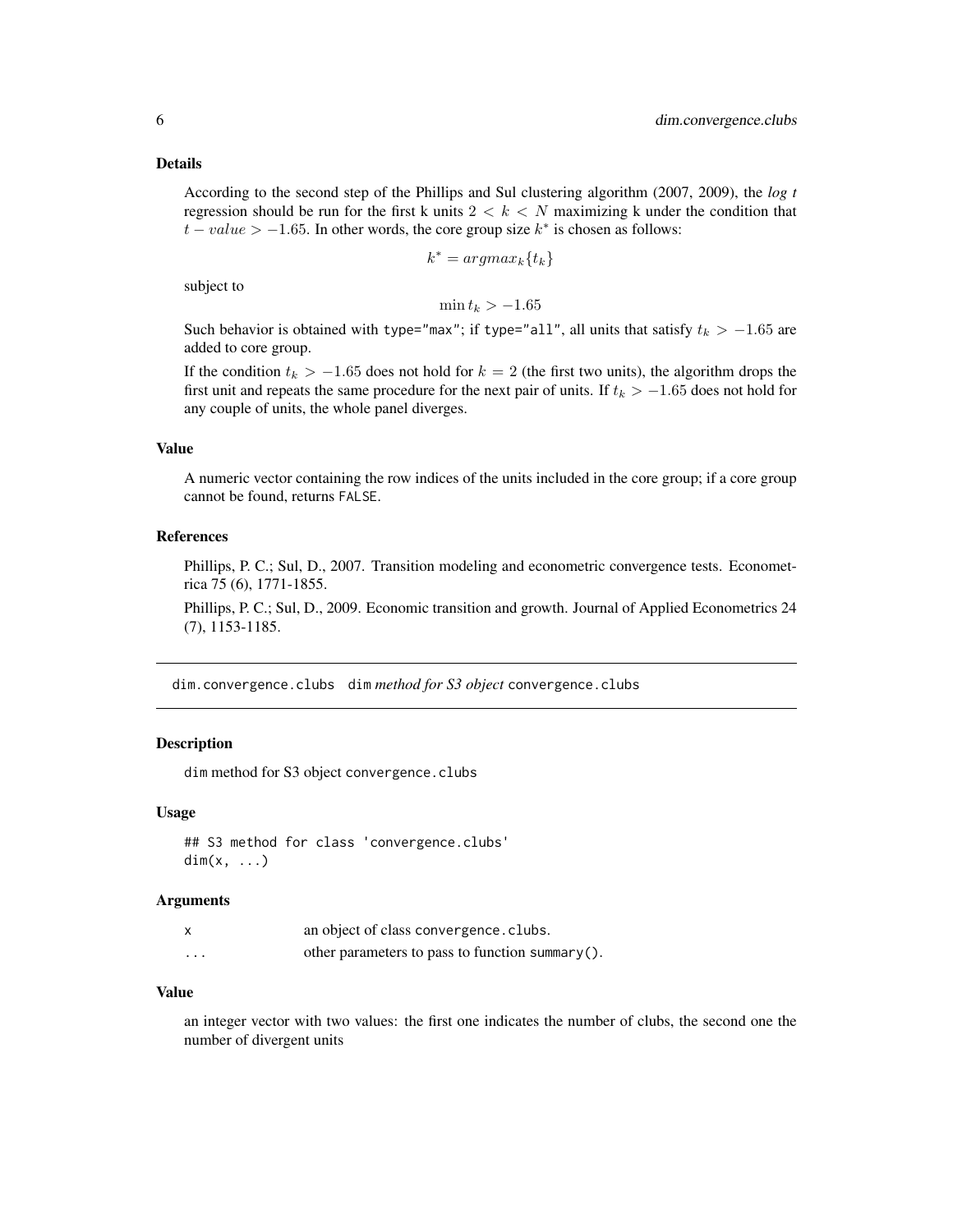<span id="page-6-0"></span>

Estimates the *log-t* regression model proposed by Phillips and Sul (2007, 2009) in order to investigate the presence of convergence by adopting the Andrews estimator of long-run variance (fixed or adaptive bandwidth of the kernel).

# Usage

```
estimateMod(H, time_trim = 1/3, HACmethod = c("FQSB", "AQSB"))
```
#### Arguments

| H         | vector of H values                                                                                                                                                                                                                                                                                                                                                                      |
|-----------|-----------------------------------------------------------------------------------------------------------------------------------------------------------------------------------------------------------------------------------------------------------------------------------------------------------------------------------------------------------------------------------------|
| time_trim | a numeric value between $0$ and $1$ , representing the portion of time periods to trim<br>when running $log t$ regression model. Phillips and Sul (2007, 2009) suggest to<br>discard the first third of the period.                                                                                                                                                                     |
| HACmethod | string indicating whether a Fixed Quadratic Spectral Bandwidth (HACmethod="FQSB")<br>or an Adaptive Quadratic Spectral Bandwidth (HACmethod="AQSB") should be<br>used for the truncation of the Quadratic Spectral kernel in estimating the <i>log t</i> re-<br>gression model with heteroskedasticity and autocorrelation consistent standard<br>errors. The default method is "FOSB". |

#### Details

The following linear model is estimated:

$$
\log \frac{H_1}{H_t} - 2\log(\log t) = \alpha + \beta \log t + u_t
$$

Heteroskedasticity and autocorrelation consistent (HAC) standard errors are used with Quadratic Spectral kernel (Andrews, 1991), If HACmethod="FQSB", a fixed bandwidth parameter is applied, while with HACmethod="AQSB" an adaptive bandwidth parameter is employed.

#### Value

A named vector containing information about the model used to run the t-test on the units in the club: beta coefficient, standard deviation, t-statistics and p-value.

# References

Phillips, P. C.; Sul, D., 2007. Transition modeling and econometric convergence tests. Econometrica 75 (6), 1771-1855.

Phillips, P. C.; Sul, D., 2009. Economic transition and growth. Journal of Applied Econometrics 24 (7), 1153-1185.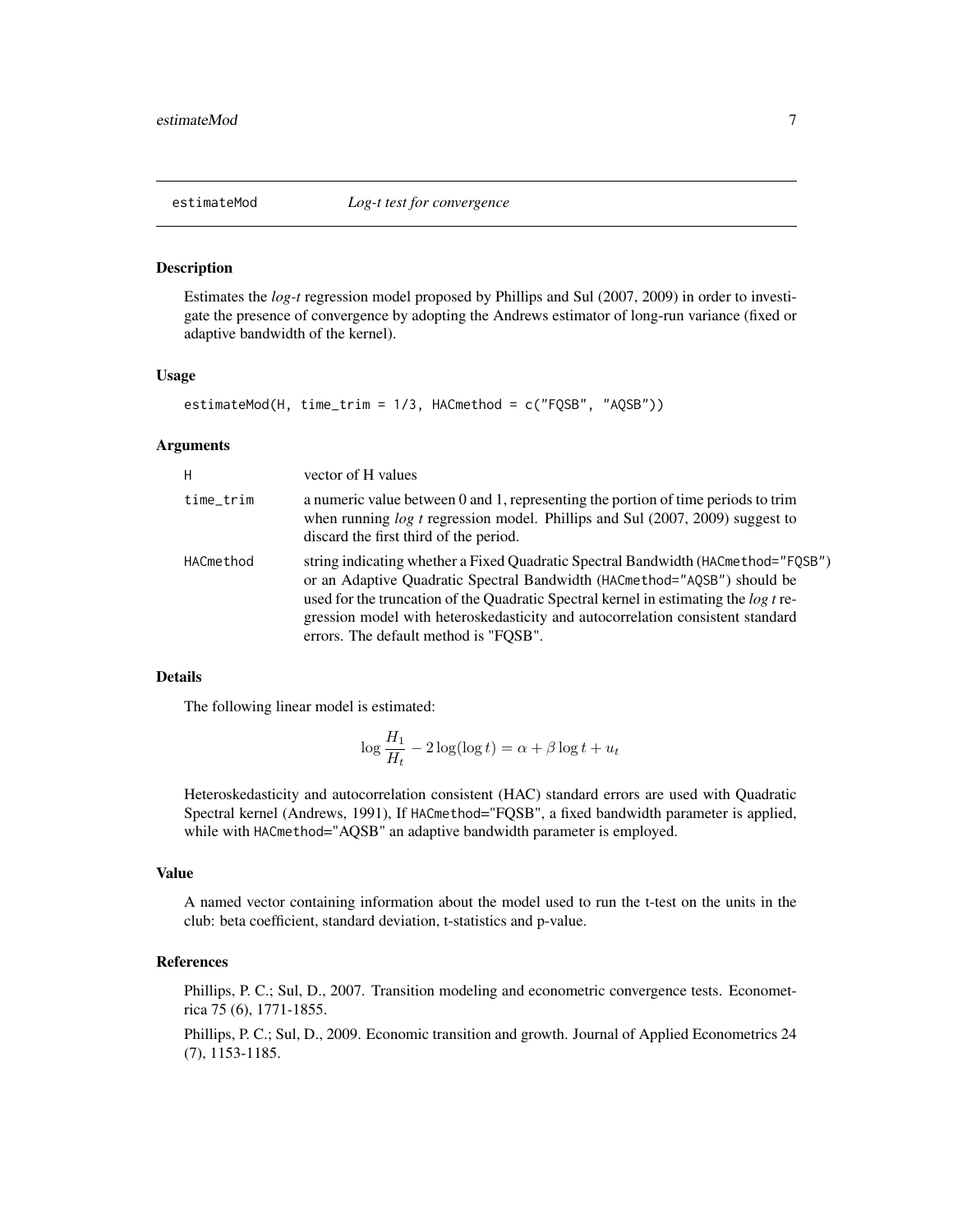<span id="page-7-0"></span>Andrews, D. W., 1991. Heteroskedasticity and autocorrelation consistent covariance matrix estimation. Econometrica: Journal of the Econometric Society, 817-858.

filteredGDP *Filtered per-capita GDP of 152 Countries from 1970 to 2003*

# Description

A dataset containing the per-capita GDP of 152 Countries over 34 years (Phillips and Sul, 2009). Data were filtered in order to remove business cycles.

#### Usage

data(filteredGDP)

# Format

A data frame with 152 rows and 35 variables.

# Details

ID Country names (character);

Y1970, ..., Y2003 per-capita GDP from year 1970 to 2003 (filtered in order to remove business cycles).

#### References

Phillips, P. C.; Sul, D., 2009. Economic transition and growth. Journal of Applied Econometrics 24 (7), 1153-1185.

<span id="page-7-1"></span>findClubs *Finds convergence clubs*

# Description

Find convergence clubs by means of Phillips and Sul clustering procedure.

#### Usage

```
findClubs(X, dataCols, unit_names = NULL, refCol, time_trim = 1/3,
  \text{cstar} = 0, HACmethod = c("FQSB", "AQSB"))
```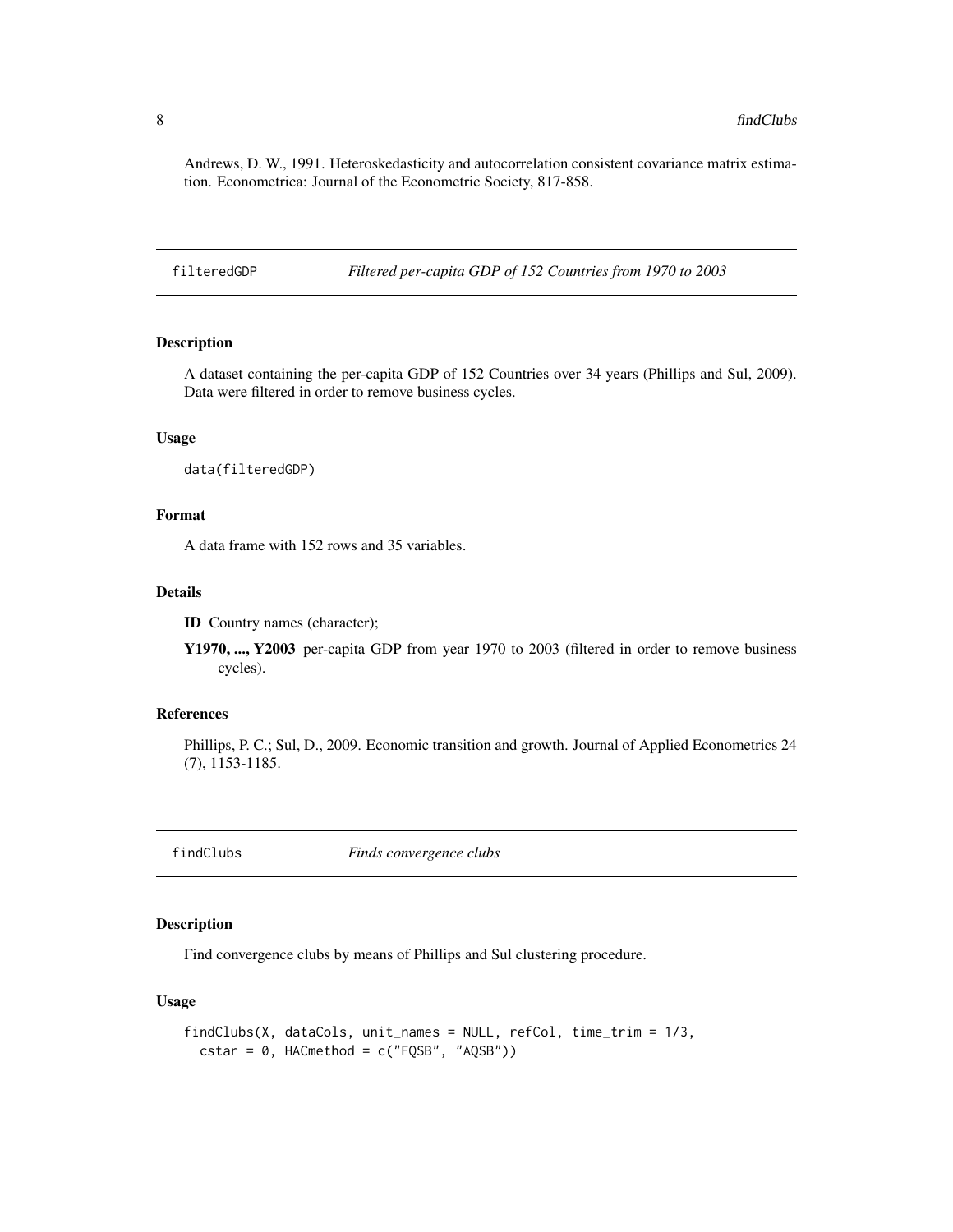#### findClubs 9

#### Arguments

| X            | dataframe containing data (preferably filtered data in order to remove business<br>cycles)                                                                                                                                                                                                                                                                                              |
|--------------|-----------------------------------------------------------------------------------------------------------------------------------------------------------------------------------------------------------------------------------------------------------------------------------------------------------------------------------------------------------------------------------------|
| dataCols     | integer vector with the column indices of the data                                                                                                                                                                                                                                                                                                                                      |
| $unit$ names | integer scalar indicating, if present, the index of a column with codes of the units                                                                                                                                                                                                                                                                                                    |
| refCol       | integer scalar indicating the index of the column to use for ordering data                                                                                                                                                                                                                                                                                                              |
| time_trim    | a numeric value between 0 and 1, representing the portion of time periods to trim<br>when running log t regression model. Phillips and Sul (2007, 2009) suggest to<br>discard the first third of the period.                                                                                                                                                                            |
| cstar        | numeric scalar, indicating the threshold value of the sieve criterion $c^*$ to include<br>units in the detected core (primary) group (step 3 of Phillips and Sul (2007,<br>2009) clustering algorithm). The default value is 0.                                                                                                                                                         |
| HACmethod    | string indicating whether a Fixed Quadratic Spectral Bandwidth (HACmethod="FQSB")<br>or an Adaptive Quadratic Spectral Bandwidth (HACmethod="AQSB") should be<br>used for the truncation of the Quadratic Spectral kernel in estimating the <i>log-t</i> re-<br>gression model with heteroskedasticity and autocorrelation consistent standard<br>errors. The default method is "FQSB". |

#### Details

In order to investigate the presence of convergence clubs according to the Phillips and Sul clustering procedure, the following steps are implemented:

- 1. (Cross section last observation ordering): Sort units in descending order according to the last panel observation of the period;
- 2. (Core group formation): Run the log t regression for the first k units  $(2 < k < N)$  maximizing k under the condition that t-value is  $> -1.65$ . In other words, chose the core group size k\* as follows:

 $k^* = argmax_k\{t_k\}$ 

subject to

 $min\{t_k\} > -1.65$ 

If the condition  $t_k > -1.65$  does not hold for  $k = 2$  (the first two units), drop the first unit and repeat the same procedure. If  $t_k > -1.65$  does not hold for any units chosen, the whole panel diverges;

- 3. (Sieve the data for club membership): After the core group is detected, run the  $\log t$  regression for the core group adding (one by one) each unit that does not belong to the latter. If  $t_k$  is greater than a critical value  $c^*$  add the new unit in the convergence club. All these units (those included in the core group  $k^*$  plus those added) form the first convergence club;
- 4. (Recursion and stopping rule): If there are units for which the previous condition fails, gather all these units in one group and run the *log-t* test to see if the condition  $t_k > -1.65$  holds. If the condition is satisfied, conclude that there are two convergence clubs. Otherwise, step 1 to 3 should be repeated on the same group to determine whether there are other subgroups that constitute convergence clubs. If no further convergence clubs are found (hence, no k in step 2 satisfies the condition  $t_k > -1.65$ ), the remaining units diverge.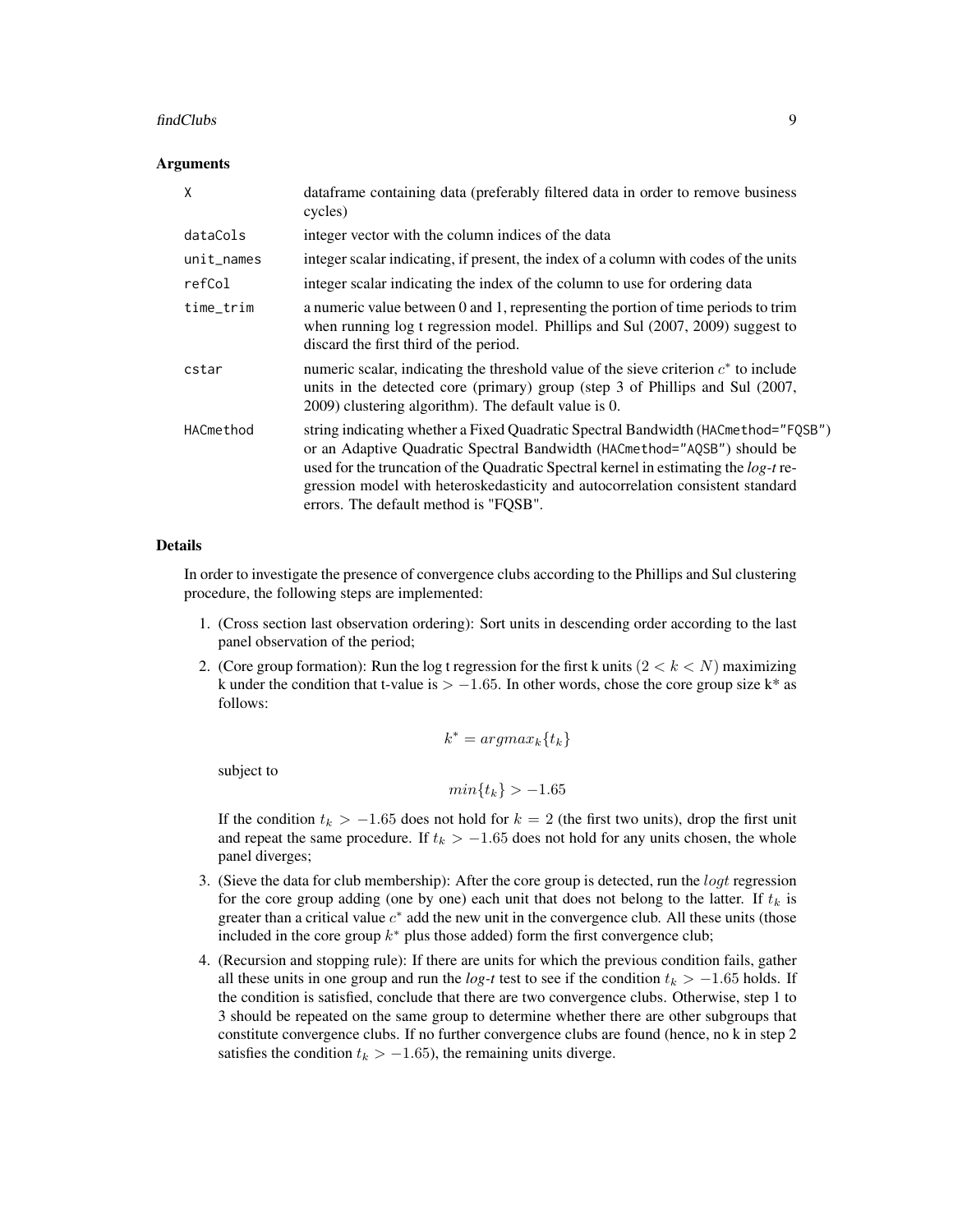<span id="page-9-0"></span>Note that Phillips and Sul (2007) suggest to make sure  $t_k > -1.65$  for the first club. Otherwise, repeat the procedure by increasing the value of the  $c^*$  parameter until the condition  $t_k > -1.65$  is satisfied for the first club.

#### Value

Ad object of class convergence.clubs, containing a list of Convergence Clubs, for each club a list is return with the following objects: id, a vector containing the row indices of the units in the club; model, a list containing information about the model used to run the t-test on the units in the club; unit\_names, a vector containing the names of the units of the club (optional, only included if parameter unit\_names is given)

#### References

Phillips, P. C.; Sul, D., 2007. Transition modeling and econometric convergence tests. Econometrica 75 (6), 1771-1855.

Phillips, P. C.; Sul, D., 2009. Economic transition and growth. Journal of Applied Econometrics 24 (7), 1153-1185.

Andrews, D. W., 1991. Heteroskedasticity and autocorrelation consistent covariance matrix estimation. Econometrica: Journal of the Econometric Society, 817-858.

#### See Also

[mergeClubs](#page-10-1), Merges a list of clubs created by findClubs;

[mergeDivergent](#page-12-1), Merges divergent units according to the algorithm proposed by von Lyncker and Thoennessen (2016)

#### Examples

```
data("filteredGDP")
## Not run:
# Cluster Countries using GDP from year 1970 to year 2003
clubs <- findClubs(filteredGDP, dataCols=2:35, unit_names = 1, refCol=35,
                   time\_trim = 1/3, cstar = 0, HACmethod = "AQSB")## End(Not run)
clubs <- findClubs(filteredGDP, dataCols=2:35, unit_names = 1, refCol=35,
                   time_trim = 1/3, cstar = 0, HACmethod = "FQSB")
summary(clubs)
```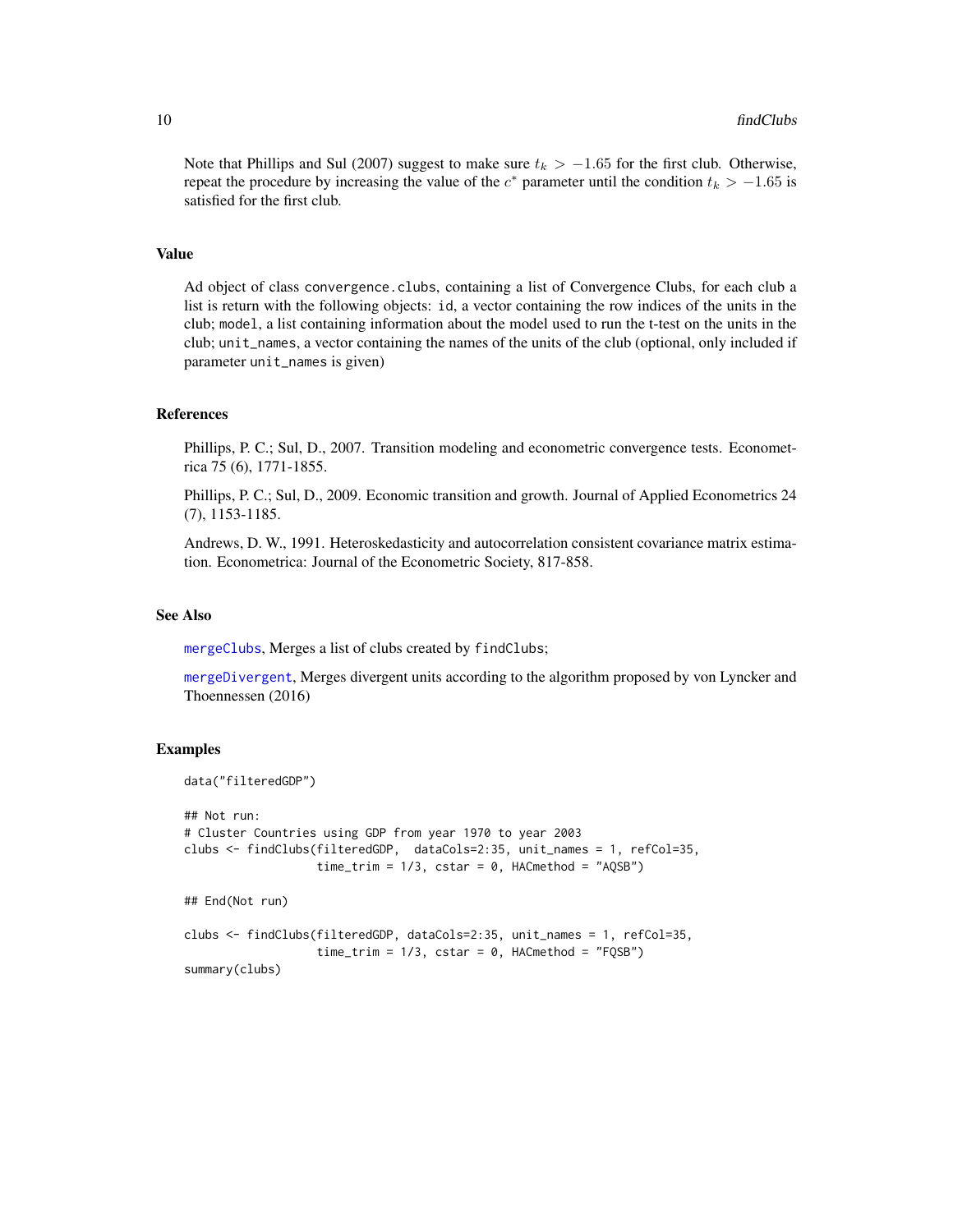<span id="page-10-0"></span>

A dataset containing the per-capita GDP of 152 Countries over 34 years (Phillips and Sul, 2009).

#### Usage

data(GDP)

# Format

A data frame with 152 rows and 35 variables.

# Details

ID Country names (character);

Y1970, ..., Y2003 per-capita GDP from year 1970 to 2003.

# References

Phillips, P. C.; Sul, D., 2009. Economic transition and growth. Journal of Applied Econometrics 24 (7), 1153-1185.

<span id="page-10-1"></span>mergeClubs *Merge convergence clubs*

# Description

Merges a list of clubs created with the function findClubs by either Phillips and Sul method or von Lyncker and Thoennessen procedure.

# Usage

```
mergeClubs(clubs, time_trim, mergeMethod = c("PS", "vLT"),
  threshold = -1.65, mergeDivergent = FALSE, estar = -1.65)
```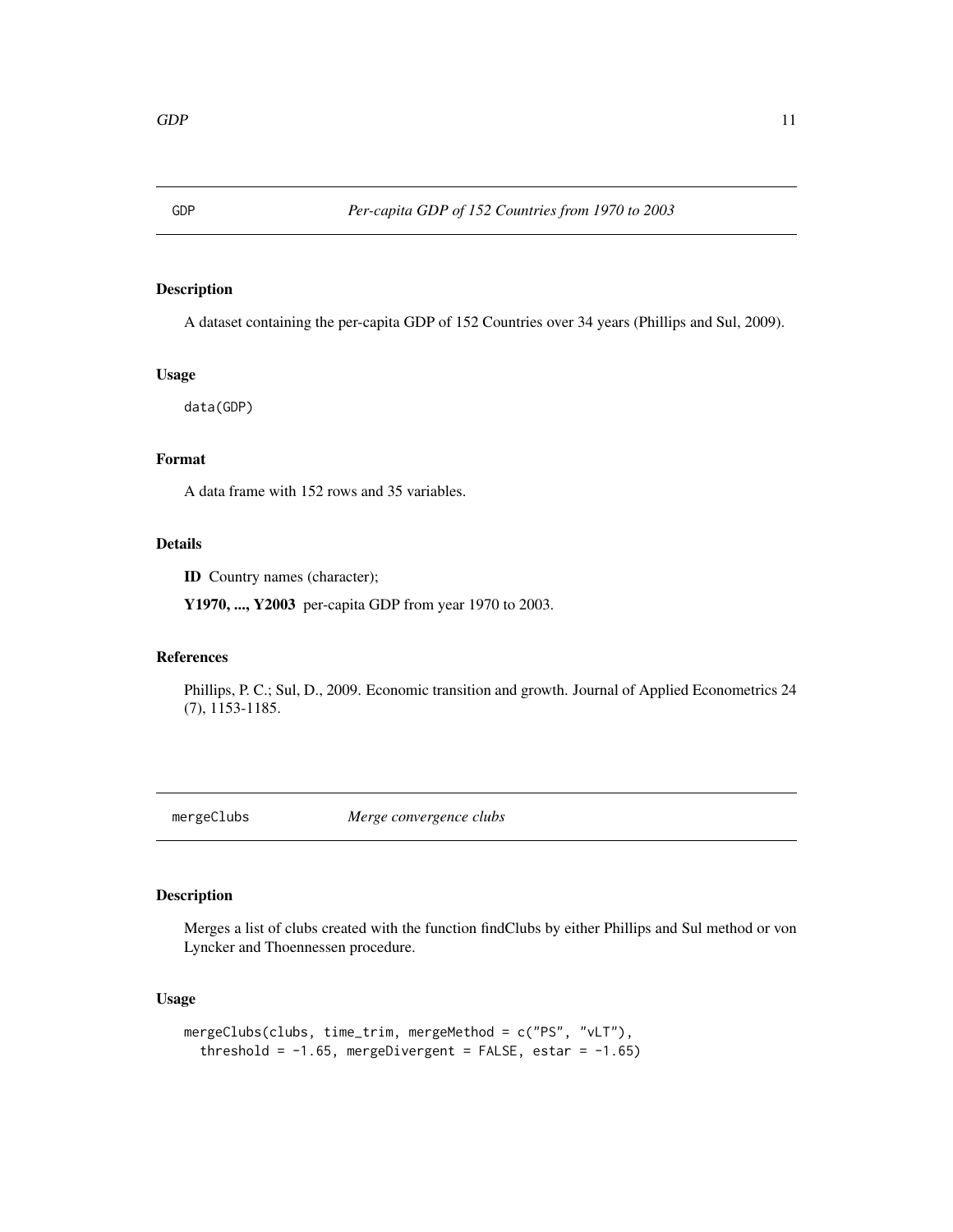### Arguments

| clubs          | an object of class convergence. clubs (created by findClubs function)                                                                                                           |
|----------------|---------------------------------------------------------------------------------------------------------------------------------------------------------------------------------|
| time_trim      | a numeric value between 0 and 1, representing the portion of time periods to<br>trim when running log t regression model; if omitted, the same value used for<br>clubs is used. |
| mergeMethod    | character string indicating the merging method to use. Methods available are<br>"PS" for Phillips and Sul (2009) and "vLT" for von Lyncker and Thoennessen<br>(2017).           |
| threshold      | a numeric value indicating the threshold to be used with the t-test.                                                                                                            |
| mergeDivergent | logical, if TRUE, indicates that merging of divergent units should be tried.                                                                                                    |
| estar          | a numeric value indicating the threshold $e^*$ to test if divergent units may be in-<br>cluded in one of the new convergence clubs. To be used only if merge Divergent=TRUE     |

#### Details

Phillips and Sul (2009) suggest a "club merging algorithm" to avoid over determination due to the selection of the parameter  $c^*$ . This algorithm suggests to merge for adjacent groups. In particular, it works as follows:

- 1. Take the first two groups detected in the basic clustering mechanism and run the log-t test. If the t-statistic is larger than -1.65, these groups together form a new convergence club;
- 2. Repeat the test adding the next group and continue until the basic condition (t-statistic  $> -1.65$ ) holds;
- 3. If convergence hypothesis is rejected, conclude that all previous groups converge, except the last one. Hence, start again the test merging algorithm beginning from the group for which the hypothesis of convergence did not hold.

On the other hand, von Lyncker and Thoennessen (2017), propose a modified version of the club merging algorithm that works as follows:

- 1. Take all the groups detected in the basic clustering mechanism (P) and run the t-test for adjacent groups, obtaining a (M × 1) vector of convergence test statistics t (where  $M = P - 1$  and  $m=1,\ldots,M);$
- 2. Merge for adjacent groups starting from the first, under the conditions  $t(m) > -1.65$  and  $t(m) > t(m + 1)$ . In particular, if both conditions hold, the two clubs determining  $t(m)$  are merged and the algorithm starts again from step 1, otherwise it continues for all following pairs;
- 3. For the last element of vector M (the value of the last two clubs) the only condition required for merging is  $t(m = M) > -1.65$ .

#### Value

Ad object of class convergence.clubs, containing a list of Convergence Clubs, for each club a list is return with the following objects: id, a vector containing the row indices of the units in the club; model, a list containing information about the model used to run the t-test on the units in the club; unit\_names, a vector containing the names of the units of the club (optional, only included if parameter unit\_names is given)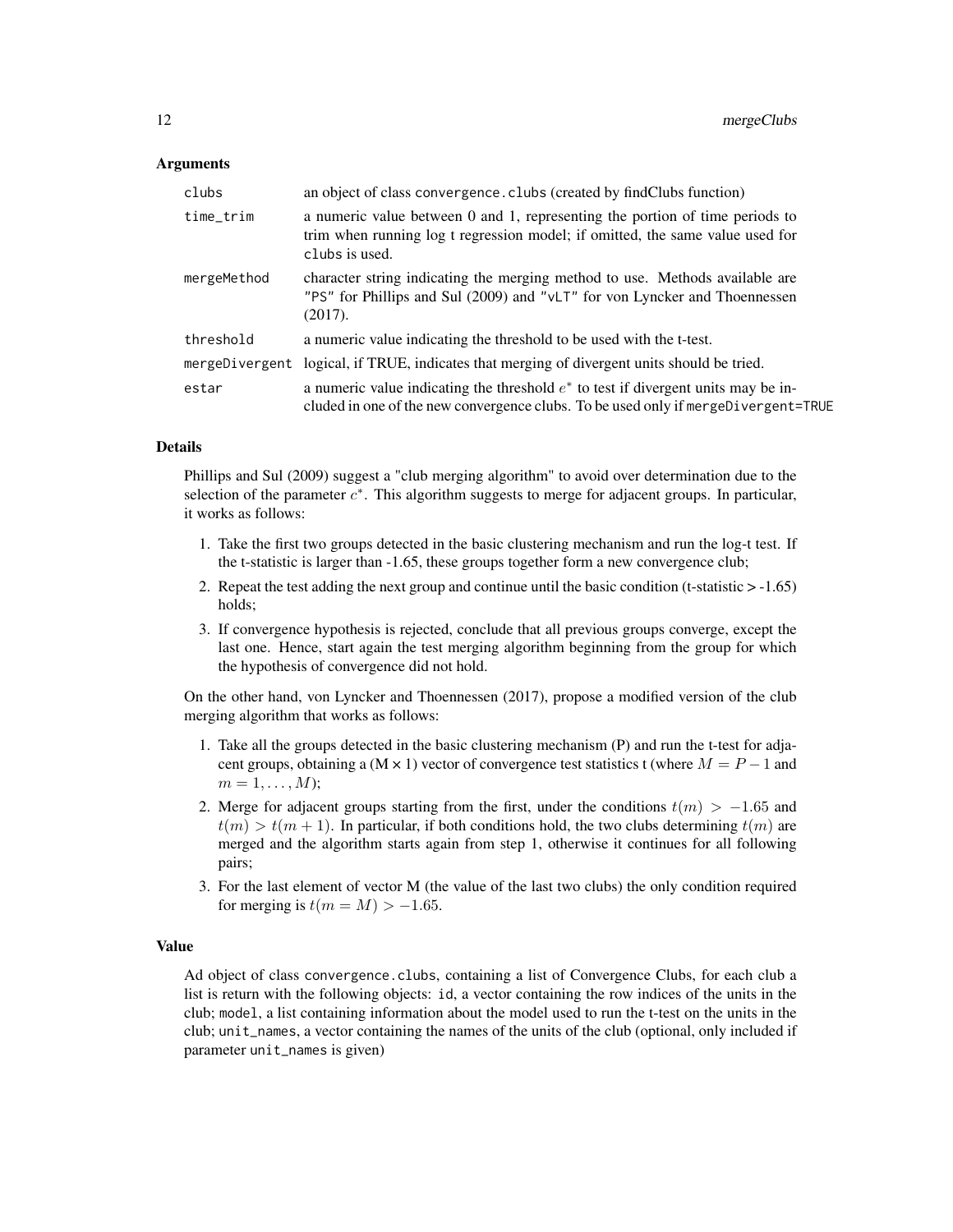# <span id="page-12-0"></span>mergeDivergent 13

# References

Phillips, P. C.; Sul, D., 2007. Transition modeling and econometric convergence tests. Econometrica 75 (6), 1771-1855.

Phillips, P. C.; Sul, D., 2009. Economic transition and growth. Journal of Applied Econometrics 24 (7), 1153-1185.

von Lyncker, K.; Thoennessen, R., 2017. Regional club convergence in the EU: evidence from a panel data analysis. Empirical Economics 52 (2), 525-553

#### See Also

[findClubs](#page-7-1), finds convergence clubs by means of Phillips and Sul clustering procedure.

[mergeDivergent](#page-12-1), merges divergent units according to the algorithm proposed by von Lyncker and Thoennessen (2017).

#### Examples

```
data("filteredGDP")
```

```
# Cluster Countries using GDP from year 1970 to year 2003
clubs <- findClubs(filteredGDP, dataCols=2:35, unit_names = 1, refCol=35,
                   time\_trim = 1/3, cstar = 0, HACmethod = "FQSB")summary(clubs)
# Merge clusters
mclubs <- mergeClubs(clubs, mergeMethod='PS', mergeDivergent=FALSE)
summary(mclubs)
mclubs <- mergeClubs(clubs, mergeMethod='vLT', mergeDivergent=FALSE)
```

```
summary(mclubs)
```
<span id="page-12-1"></span>mergeDivergent *Merge divergent units*

# Description

Merges divergent units according the algorithm proposed by von Lyncker and Thoennessen (2017)

#### Usage

```
mergeDivergent(clubs, time_trim, estar = -1.65)
```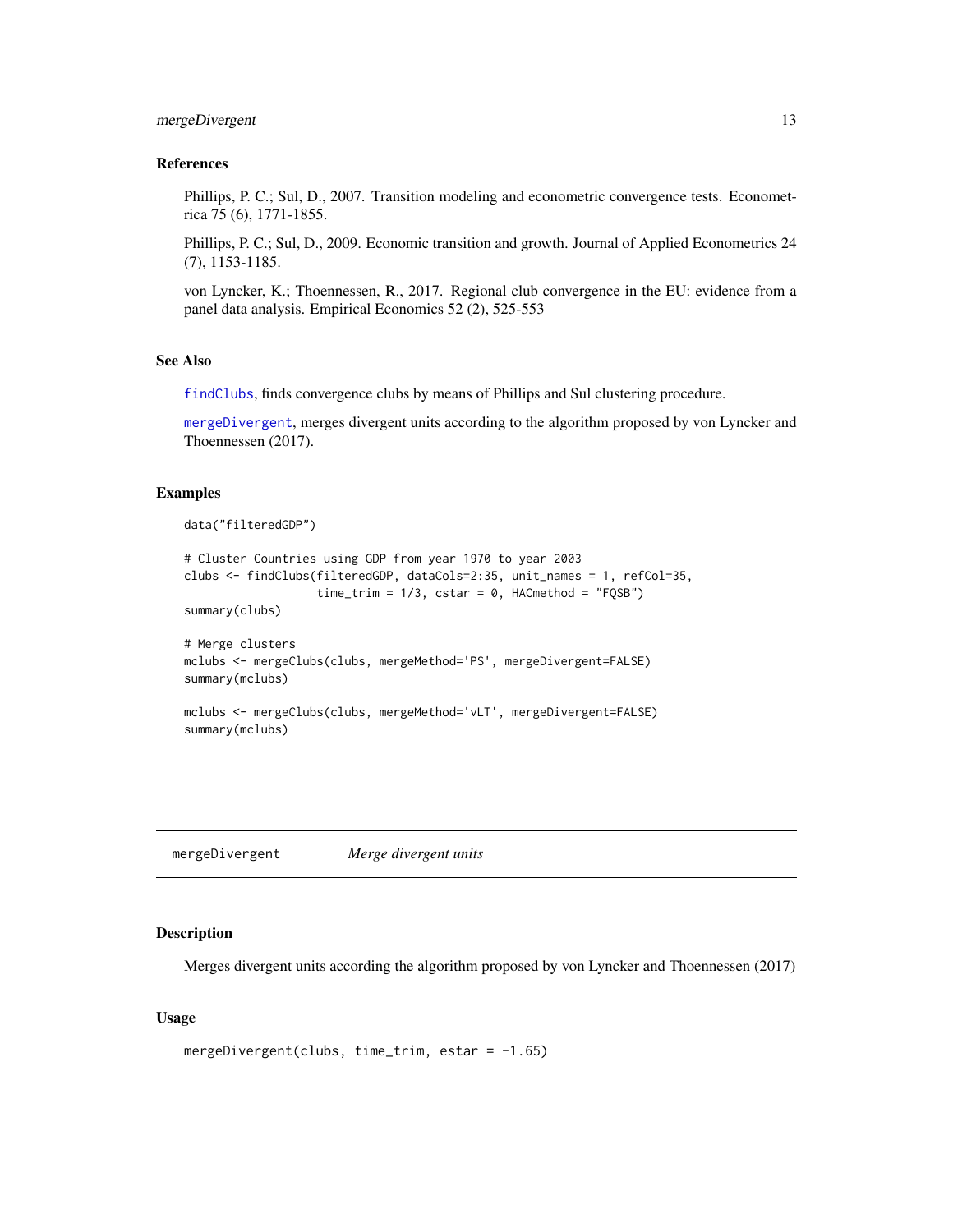#### <span id="page-13-0"></span>Arguments

| clubs     | an object of class convergence. clubs (created by findClub or mergeClubs<br>function)                                                                                           |
|-----------|---------------------------------------------------------------------------------------------------------------------------------------------------------------------------------|
| time_trim | a numeric value between 0 and 1, representing the portion of time periods to<br>trim when running log t regression model; if omitted, the same value used for<br>clubs is used. |
| estar     | a numeric value indicating the threshold $e^*$ to test if divergent units may be in-<br>cluded in one of the new convergence clubs. To be used only if merge Divergent=TRUE.    |

#### Details

von Lyncker and Thoennessen (2017) claim that units identified as divergent by the basic clustering procedure by Phillips and Sul might not necessarily still diverge in the case of new convergence clubs detected with the club merging algorithm. To test if divergent units may be included in one of the new convergence clubs, they propose the following algorithm:

- 1. Run a log t-test for all diverging units, and if  $t_k > -1.65$  all these units form a convergence club (This step is implicitly included in Phillips and Sul basic algorithm);
- 2. Run a log t-test for each diverging units and each club, creating a matrix of t-values with dimensions  $d \times p$ , where each row d represents a divergent region and each column p a convergence club;
- 3. Take the highest  $t > e^*$  and add the respective region to the respective club and restart from the step 1. the authors suggest to use  $e^* = t = -1.65$ ;
- 4. The algorithm stops when no t-value  $> e^*$  is found in step 3, and as a consequence all remaining units are considered divergent.

# Value

A list of Convergence Clubs, for each club a list is return with the following objects: id, a vector containing the row indices of the units in the club; model, a list containing information about the model used to run the t-test on the units in the club; unit\_names, a vector containing the names of the units of the club (optional, only included if it is present in the clubs object given in input).

#### References

Phillips, P. C.; Sul, D., 2007. Transition modeling and econometric convergence tests. Econometrica 75 (6), 1771-1855.

Phillips, P. C.; Sul, D., 2009. Economic transition and growth. Journal of Applied Econometrics 24 (7), 1153-1185.

von Lyncker, K.; Thoennessen, R., 2017. Regional club convergence in the EU: evidence from a panel data analysis. Empirical Economics 52 (2), 525-553

# See Also

[mergeClubs](#page-10-1), Merges a list of clubs created by findClubs;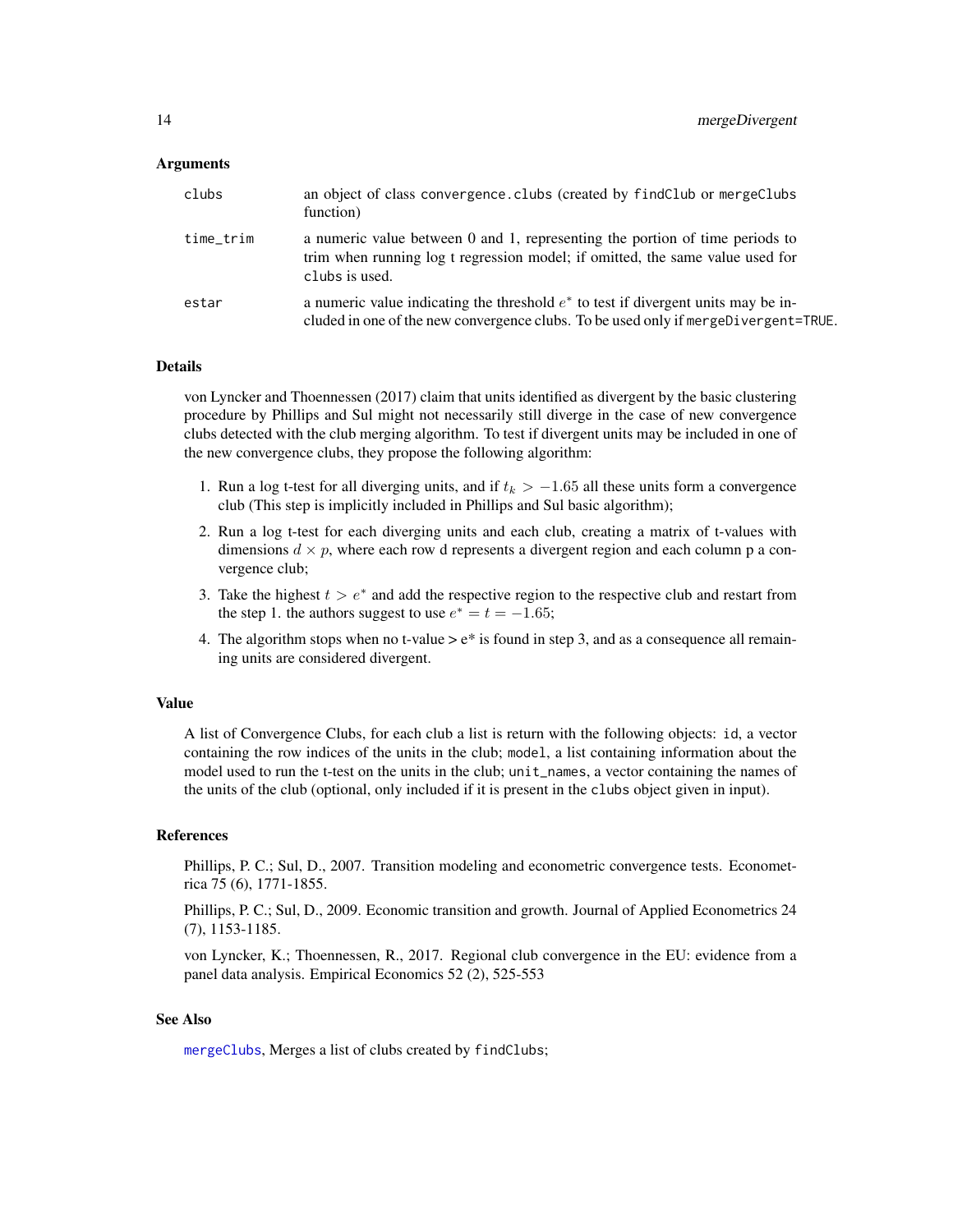# <span id="page-14-0"></span>plot.convergence.clubs 15

#### Examples

```
data("filteredGDP")
#Cluster Countries using GDP from year 1970 to year 2003
clubs <- findClubs(filteredGDP, dataCols=2:35, unit_names = 1, refCol=35,
                   time\_trim = 1/3, extra = 0, HACmethod = "FQSB")summary(clubs)
# Merge clusters and divergent units
mclubs <- mergeClubs(clubs, mergeDivergent=TRUE)
summary(mclubs)
```
plot.convergence.clubs

*Plot method for S3 class* convergence.clubs

# Description

Plot the transition paths of units in the convergence clubs and the average transition paths of those clubs.

#### Usage

```
## S3 method for class 'convergence.clubs'
plot(x, y = NULL, nrows = NULL,ncols = NULL, clubs, avgTP = TRUE, avgTP_clubs, y_fixed = FALSE,
  legend = FALSE, save = FALSE, filename, path, width = 7,
  height = 7, device = c("pdf", "png", "jpeg"), res, ...)
```
# Arguments

| X           | an x of class convergence.clubs.                                                                                                                                                                                                                      |
|-------------|-------------------------------------------------------------------------------------------------------------------------------------------------------------------------------------------------------------------------------------------------------|
| У           | unused, added for compatibility with function plot                                                                                                                                                                                                    |
| nrows       | number of rows of the graphical layout, if NULL, it is automatically defined                                                                                                                                                                          |
| ncols       | number of columns of the graphical layout, if NULL, it is automatically defined                                                                                                                                                                       |
| clubs       | numeric scalar or vector, indicating for which clubs the transition path plot<br>should be generated. Optional, if omitted, plots for all clubs are produced. If<br>clubs=NULL, transition path are not plotted for any club.                         |
| avgTP       | logical, indicates if a plot of the average transition paths of the convergence<br>clubs should be produced, default to TRUE                                                                                                                          |
| avgTP_clubs | numeric scalar or vector, indicating for which clubs the average transition path<br>should be displayed. Optional, if omitted, average transition paths for all clubs<br>are plotted numeric scalar or vector, indicating for which clubs the average |
| $v_f$ ixed  | logical, should the scale of the y axis be the same for all plots?                                                                                                                                                                                    |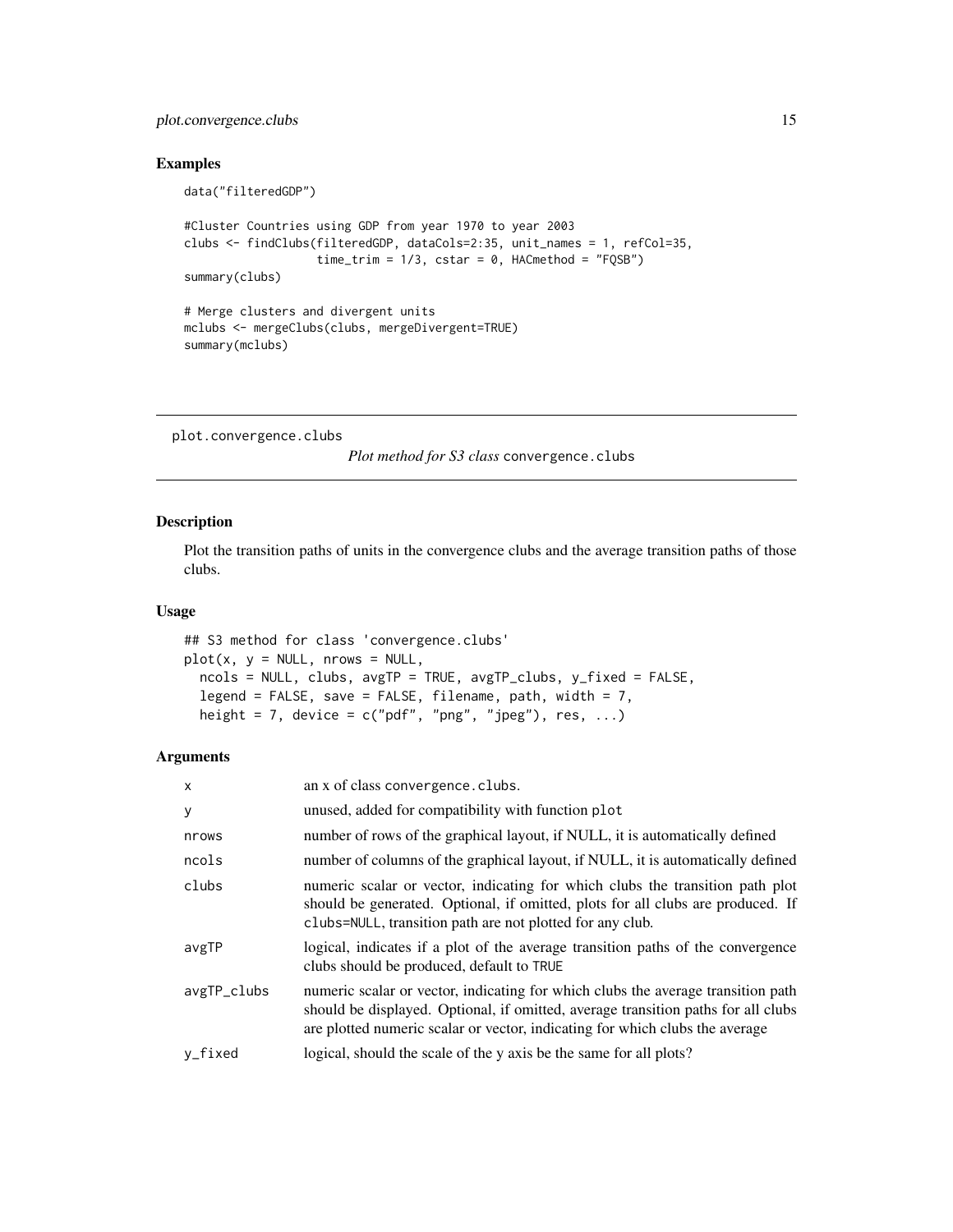| legend   | logical, should a legend be displayed?                                                                                                               |
|----------|------------------------------------------------------------------------------------------------------------------------------------------------------|
| save     | logical, should the plot be saved as a file?                                                                                                         |
| filename | optional, a string indicating the name of the file where the plot should be saved;<br>must include the extension (e.g. "plot.pdf")                   |
| path     | optional, a string representing the path of the directory where the plot should<br>saved; the path should not contain the a final slash symbol ("/") |
| width    | the width of the plot, in inches.                                                                                                                    |
| height   | the height of the plot, in inches.                                                                                                                   |
| device   | string indicating the format to be used to save the plot; one of "pdf", "png" or<br>" $ipeg$ ".                                                      |
| res      | the resolution of the image, in ppi; only used with device="png" and device="jpeg"                                                                   |
| $\ddots$ | other parameters to pass to function plot().                                                                                                         |

#### Details

nrows and ncols are optional parameters used to define the row and column number for the plot layout. Both or just one of them may be specified. If none of them is specified, the layout dimension is chosen automatically.

Graphical parameters of the horizontal line plotted at  $y=1$  may be modified by using the following regular plot parameters:

- lty defines the type of line, default is "solid"
- lwd defines the width of the line, default is 2
- col defines the color of the line, default is "black"; set it to "white" to remove the horizontal line.

If legend=TRUE and a column with units' names is available in the x object, those names are truncated to fit the plot's legend. The graphical parameter cex may be used to modify the size of the legend's labels, default is 0.8

Note that, when using RStudio, one may incur in an error if the plot window is too small. Enlarging the plot window usually solves the problem.

### Examples

```
data("filteredGDP")
```

```
clubs <- findClubs(filteredGDP, dataCols=2:35, unit_names = 1, refCol=35, time_trim = 1/3,
                    \text{cstar} = 0, HACmethod = "FQSB")
```

```
#plot transition paths for all clubs
plot(clubs)
plot(clubs, y_fixed=TRUE)
plot(clubs, nrows=2,ncols=4)
plot(clubs, ncols=3, lty='dotdash', lwd=3, col="blue")
plot(clubs, ncols=3, y_fixed=TRUE, lty='dotdash', lwd=3, col="blue")
```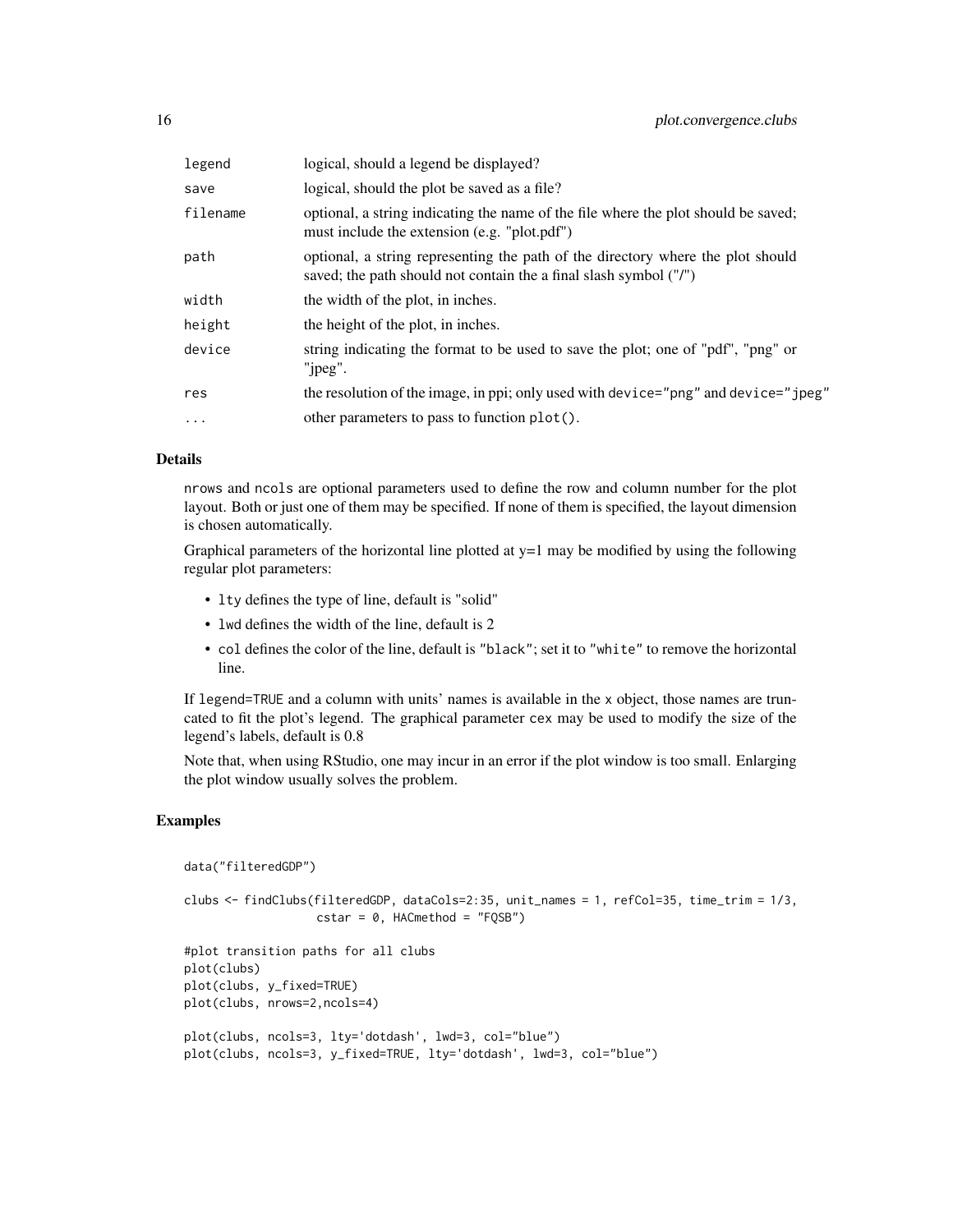```
#Plot transition paths only for some clubs
plot(clubs, clubs=c(2,4,5))
plot(clubs, nrows=1, ncols=3, clubs=c(2,4,5), avgTP = FALSE)plot(clubs, nrows=1, ncols=3, clubs=c(2,4,5), avgTP = FALSE, legend=TRUE)
plot(clubs, clubs=c(2,4,5), avgTP_clubs = c(1,3))plot(clubs, clubs=c(2,4,5), avgTP_clubs = c(1,3), legend=TRUE)
#Only plot average transition paths
plot(clubs, clubs=NULL, avgTP = TRUE, legend=TRUE)
```
print.convergence.clubs

*Print method for S3 object* convergence.clubs

# Description

Print method for S3 object convergence.clubs

# Usage

## S3 method for class 'convergence.clubs'  $print(x, \ldots)$ 

#### Arguments

| $\mathsf{x}$ | an object of class convergence. clubs.          |
|--------------|-------------------------------------------------|
| $\cdots$     | other parameters to pass to function summary(). |

summary.convergence.clubs

*Summary method for S3 object* convergence.clubs

# Description

Summary method for S3 object convergence.clubs

# Usage

```
## S3 method for class 'convergence.clubs'
summary(object, ...)
```
#### Arguments

| object | an object of class convergence. clubs.          |
|--------|-------------------------------------------------|
| .      | other parameters to pass to function summary(). |